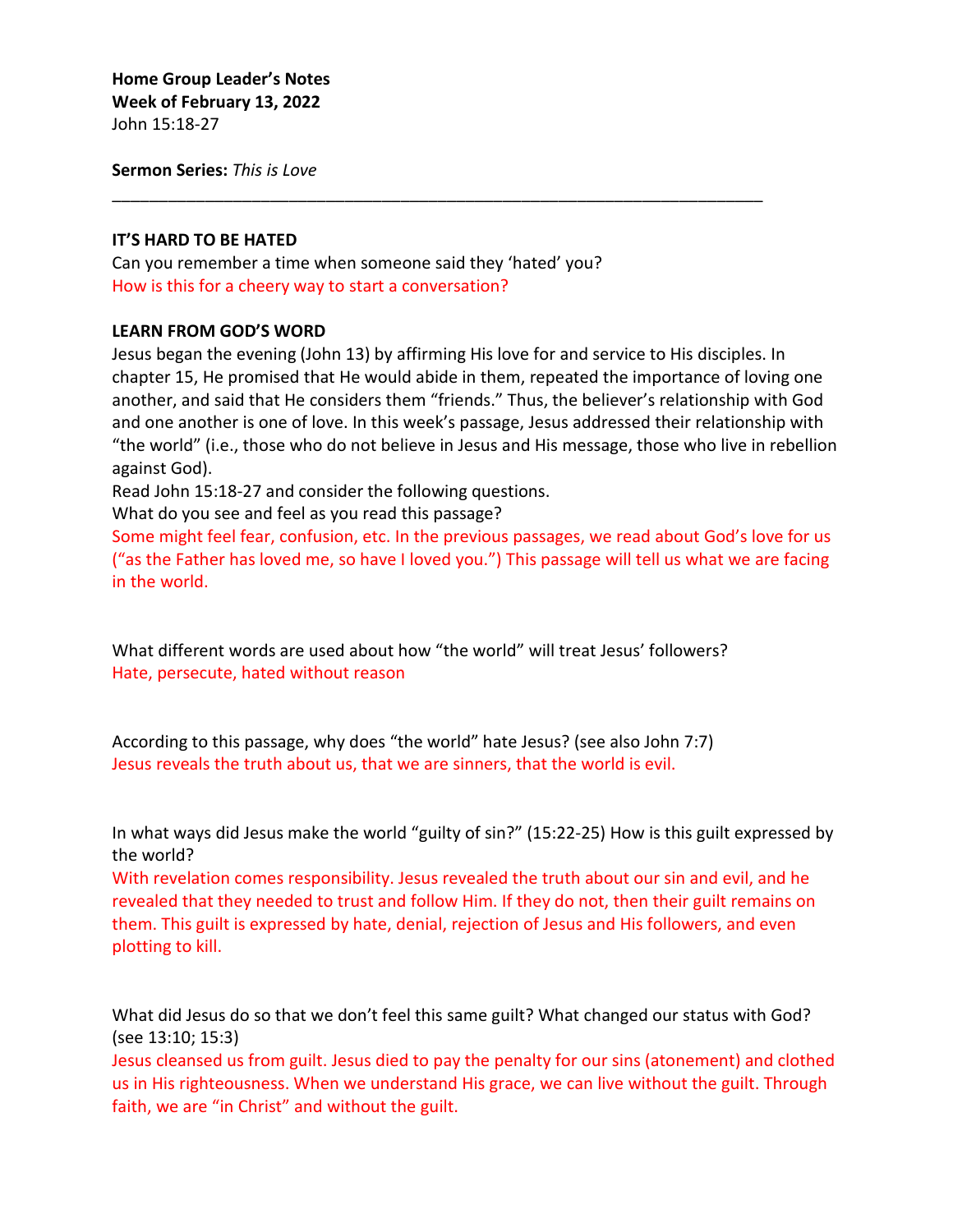How did Jesus prepare the disciples and us for the hatred to come? Jesus was intentional to prepare disciples:

- 1) He told them what He was going to do (the cross and resurrection)
- 2) He repeatedly told us that He loves us and that we are now clean and His friends
- 3) He warned us that "the world" would hate us
- 4) He modeled how to respond to the world
- 5) He assured us that whatever happens, He is with us

In the context of being hated by the world, Jesus commanded us / His disciples to "testify" about Him. What help is promised? How does this fit with Jesus' subject matter of chapter 15? Clearly, He reminded them that the Holy Spirit is (a) the Spirit is from the Father, as Jesus is from the Father (oneness in essence and purpose), (b) He is the Spirit of truth, (c) the Holy Spirit will testify about Jesus, and (d) that we will have the privilege of testifying about Jesus because we are in the know.

Jesus is continuing to express 'How' we will bear fruit (chapter 15) and continue the works/mission of Jesus (14:12).

## **WHAT DOES THIS MEAN TO US THIS WEEK?**

"Hate" is a common word in our culture. We will hear and read it this week. How should we respond as we experience or hear about hatred toward Jesus followers (and or what they believe)? What have we learned that we can apply as we encounter "the world?" It is not enough to stop at the informing side of Scripture. The purpose is transformation of character and actions. These questions are meant to call us to reflect on ourselves and how these truths can be applied.

For this week, our application can take multiple aspects:

- We can realize that what we see and hear matches what Jesus said, i.e., that He is right about how people will treat us as we testify and live before the world.
- We can choose to continue to love and testify to them, knowing that they remain in their guilt
- We can choose to entrust our responses and feelings to Jesus, knowing that He, more than anyone, experienced this hatred but continued to love and share the good news.

## **DISCUSS TOGETHER**

What are some of the ways that we are seeing more hatred for those who follow Jesus? How does this passage help us understand and cope with this?

This is so apparent in the world (not just the U.S.). Many observations could be shared. The application question above has some thoughts about how we are to go beyond coping.

How will we personally respond when we are treated with hatred, rejection, disdain? How can we empathize and even love those of "the world?"

We represent Jesus to a dying and guilty world. I personally hate feeling guilty, but this is what the world feels. I have family who don't like me and it hurts. But I am called to be like Jesus and to keep loving them, praying, and perhaps will have opportunity to testify to them what Jesus has done for us all.